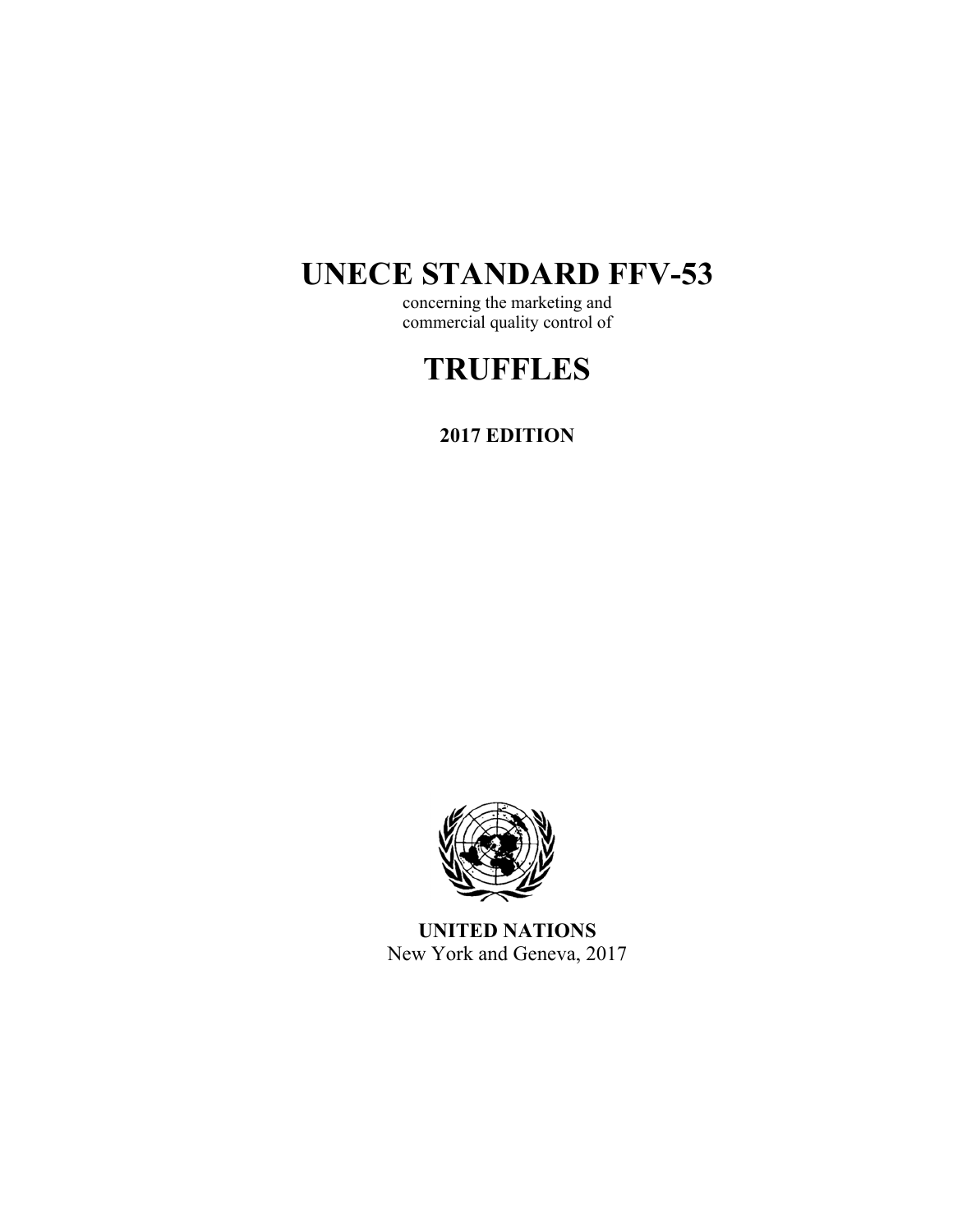#### **NOTE**

#### **Working Party on Agricultural Quality Standards**

The commercial quality standards developed by the Working Party on Agricultural Quality Standards of the United Nations Economic Commission for Europe (UNECE) help facilitate international trade, encourage highquality production, improve profitability and protect consumer interests. UNECE standards are used by governments, producers, traders, importers and exporters, and other international organizations. They cover a wide range of agricultural products, including fresh fruit and vegetables, dry and dried produce, seed potatoes, meat, cut flowers, eggs and egg products.

Any member of the United Nations can participate, on an equal footing, in the activities of the Working Party. For more information on agricultural standards, please visit our website <www.unece.org/trade/agr>.

The present Standard for Truffles is based on document ECE/CTCS/WP.7/2016/15, reviewed and adopted by the Working Party at its seventy-second session.

Aligned with the Standard Layout (2017)

The designations employed and the presentation of the material in this publication do not imply the expression of any opinion whatsoever on the part of the United Nations Secretariat concerning the legal status of any country, territory, city or area or of its authorities, or concerning the delimitation of its frontiers or boundaries. Mention of company names or commercial products does not imply endorsement by the United Nations.

All material may be freely quoted or reprinted, but acknowledgement is requested.

Please contact the following address with any comments or enquiries:

Agricultural Standards Unit Economic Cooperation and Trade Division United Nations Economic Commission for Europe Palais des Nations CH-1211 Geneva 10, Switzerland E-mail: agristandards@unece.org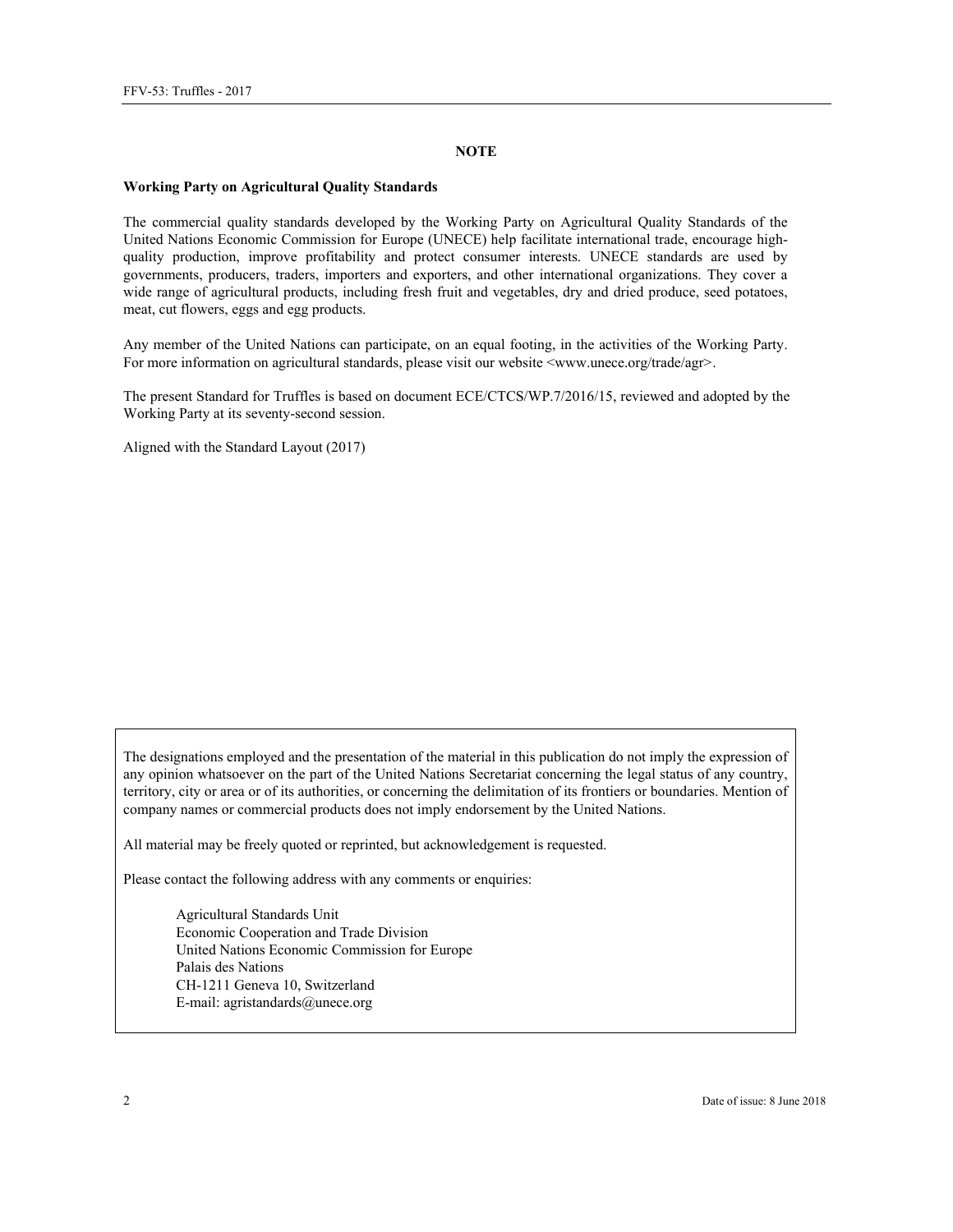# **UNECE Standard FFV-53 concerning the marketing and commercial quality control of truffles**

# **I. Definition of produce1**

This standard applies to ascocarps (fruiting bodies) of truffles of species of the genus *Tuber*, to be supplied fresh to the consumer, truffles for industrial processing being excluded.

A non-exhaustive list of commercialized truffles is presented below.

| <b>Species</b>                                                                    | Common Name                                                  | Reference                                                                                                                                                                             |
|-----------------------------------------------------------------------------------|--------------------------------------------------------------|---------------------------------------------------------------------------------------------------------------------------------------------------------------------------------------|
| Tuber melanosporum Vittad.                                                        | <b>Black Truffle</b>                                         | Bacon (2012) Identification guide<br>to mushrooms of Britain and<br>northern Europe. John Beaufoy,<br>Oxford                                                                          |
|                                                                                   | Périgord Truffle<br>French Truffle<br>Périgord Black Truffle | Ulloa and Hanlin, (2012) Illustrated<br>Dictionary of Mycology. APS Press,<br>St. Paul, Minn.<br>Hall, Brown, Zambonelli (2007),<br>Taming the Truffle. Timber Press,<br>Portland, Or |
| <i>Tuber brumale</i> Vittad.                                                      | Winter Truffle                                               | Ulloa and Hanlin, (2012) Illustrated<br>Dictionary of Mycology. APS Press,<br>St. Paul, Minn.                                                                                         |
| Tuber brumale var. moschatum (Bull.)<br>I.R. Hall, P. K. Buchanan, Wang &<br>Cole | Musky Truffle                                                | Hall, Brown, Zambonelli (2007),<br>Taming the Truffle. Timber Press,<br>Portland, Or.                                                                                                 |
| <i>Tuber indicum</i> Cooke and Massee                                             | Asian Black Truffle                                          | Bonito, Trappe, Donovan, Vilgalys<br>(2011), <i>Fungal Ecology</i> , Volume 4,<br>Issue $1$ , Pages 83-93                                                                             |
| <i>Tuber aestivum</i> Vittad.                                                     | Summer Truffle                                               | Ulloa and Hanlin, (2012) Illustrated<br>Dictionary of Mycology. APS Press,<br>St. Paul, Minn.                                                                                         |
| <i>Tuber mesentericum</i> Vittad                                                  | Bagnoli Truffle                                              | Hall, Brown, Zambonelli (2007),<br>Taming the Truffle. Timber Press,<br>Portland, Or                                                                                                  |
| <i>T. aestivum</i> Vitt. <i>var uncinatum Chatin</i> Burgundy Truffle             |                                                              |                                                                                                                                                                                       |
| Tuber magnatum Picco                                                              | White Piedmont Truffle                                       | Ulloa and Hanlin, (2012) Illustrated<br>Dictionary of Mycology. APS Press,<br>St. Paul, Minn.                                                                                         |

<sup>1</sup> All information on Latin names is taken from Index Fungorum. See www.indexfungorum.org.

 $\overline{a}$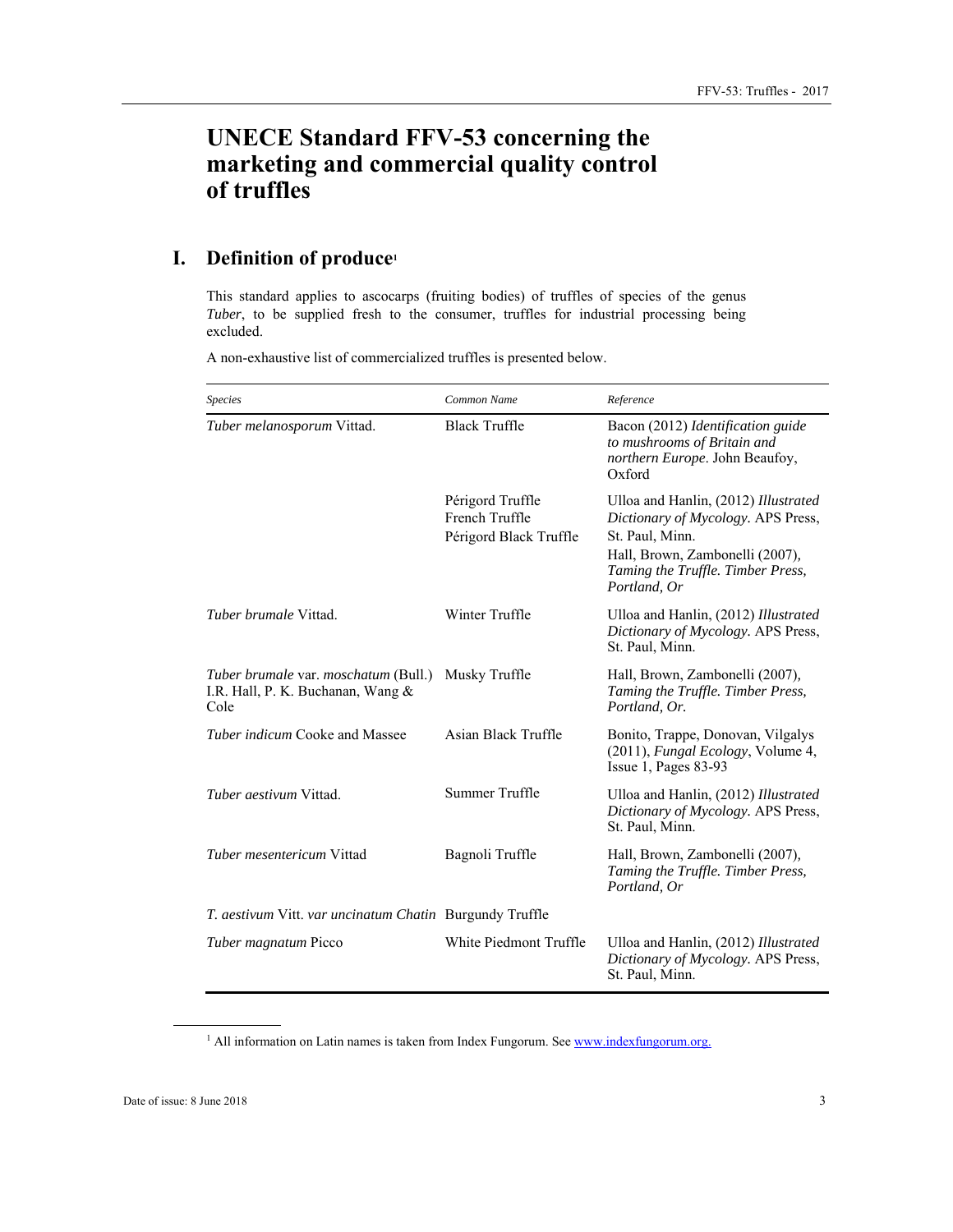| <b>Species</b>                   | Common Name                           | Reference                                                                                                                         |
|----------------------------------|---------------------------------------|-----------------------------------------------------------------------------------------------------------------------------------|
| <i>Tuber borchii</i> Vittad.     | Whitish Truffle<br>Bianchetto Truffle | Hall, Brown, Zambonelli (2007),<br>Taming the Truffle. Timber Press,<br>Portland, Or.                                             |
| <i>Tuber macrosporum</i> Vittad. | Smooth Black Truffle                  | Hall, Brown, Zambonelli (2007),<br>Taming the Truffle. Timber Press,<br>Portland, Or.                                             |
| <i>Tuber gibbosum</i> Harkn.     | Oregon White Truffle                  | Davis, Sommer, Menge, (2012)<br>Field Guide to Mushrooms of<br>Western North America. University<br>of California Press, Berkeley |

# **II. Provisions concerning quality**

The purpose of the standard is to define the quality requirements for truffles after preparation and packaging.

However, if applied at stages following export, products may show in relation to the requirements of the standard:

- a slight lack of freshness and turgidity
- for products graded in classes other than the "Extra" Class, a slight deterioration due to their development and their tendency to perish.

The holder/seller of products may not display such products or offer them for sale, or deliver or market them in any manner other than in conformity with this standard. The holder/seller shall be responsible for observing such conformity.

#### **A. Minimum requirements**

In all classes, subject to the special provisions for each class and the tolerances allowed, the truffles must be:

- intact; however, a slight superficial cut is not regarded as a defect
- firm
- sound; produce affected by rotting or deterioration such as to make it unfit for consumption is excluded
- clean, practically free of any visible foreign matter; the residual soil rate must not exceed 5 % by weight
- positively identifiable
- practically free from pests
- practically free from damage caused by pests
- free from damage caused by frost
- free of abnormal external moisture
- free of any foreign smell and/or taste.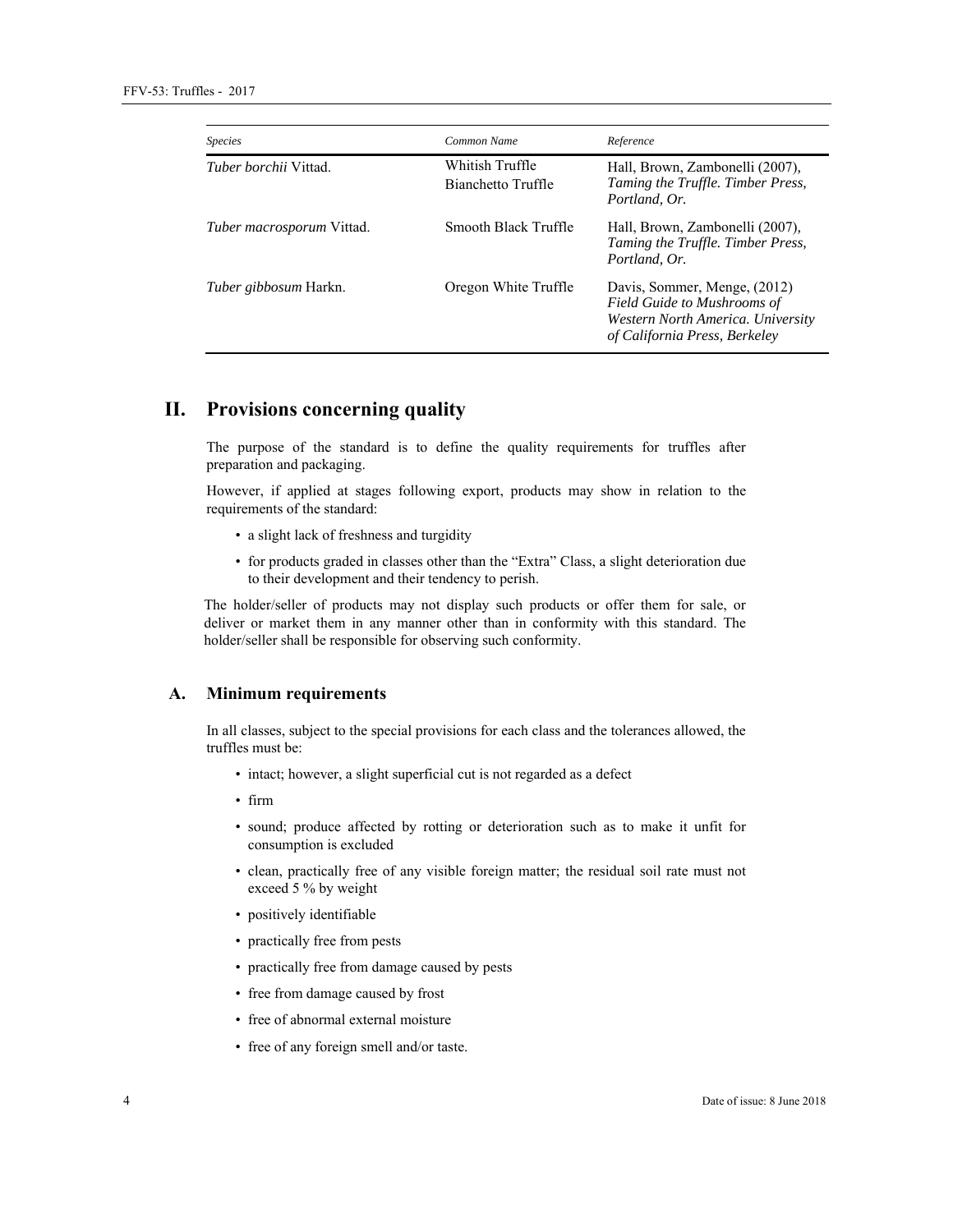The development and condition of the truffles must be such as to enable them:

- to withstand transportation and handling
- to arrive in satisfactory condition at the place of destination.

#### **B. Maturity requirements**

The truffles must be sufficiently developed**,** and display satisfactory maturity and/or ripeness.

#### **C. Classification**

Truffles are classified in three classes, as defined below:

#### **(i) "Extra" Class**

Truffles in this class must be of superior quality. They must be characteristic of the species.

They must have a rounded shape, more or less regular and lobed.

They must be free from defects, with the exception of very slight superficial defects as well as very slight defects in appearance, shape and colour, provided these do not affect the general appearance of the produce, the quality, the keeping quality and presentation in the package.

#### **(ii) Class I**

Truffles in this class must be of good quality. They must be characteristic of the species.

The following slight defects, however, may be allowed, provided these do not affect the general appearance of the produce, the quality, the keeping quality and presentation in the package:

- a slight defect in shape
- a slight defect in development
- slight defects in colouring
- slight superficial bruising.

#### **(iii) Class II**

This class includes truffles that do not qualify for inclusion in the higher classes but satisfy the minimum requirements specified above.

The following defects may be allowed, provided the truffles retain their essential characteristics as regards the quality, the keeping quality and presentation:

- defects in shape
- defects in development
- defects in colouring
- superficial bruising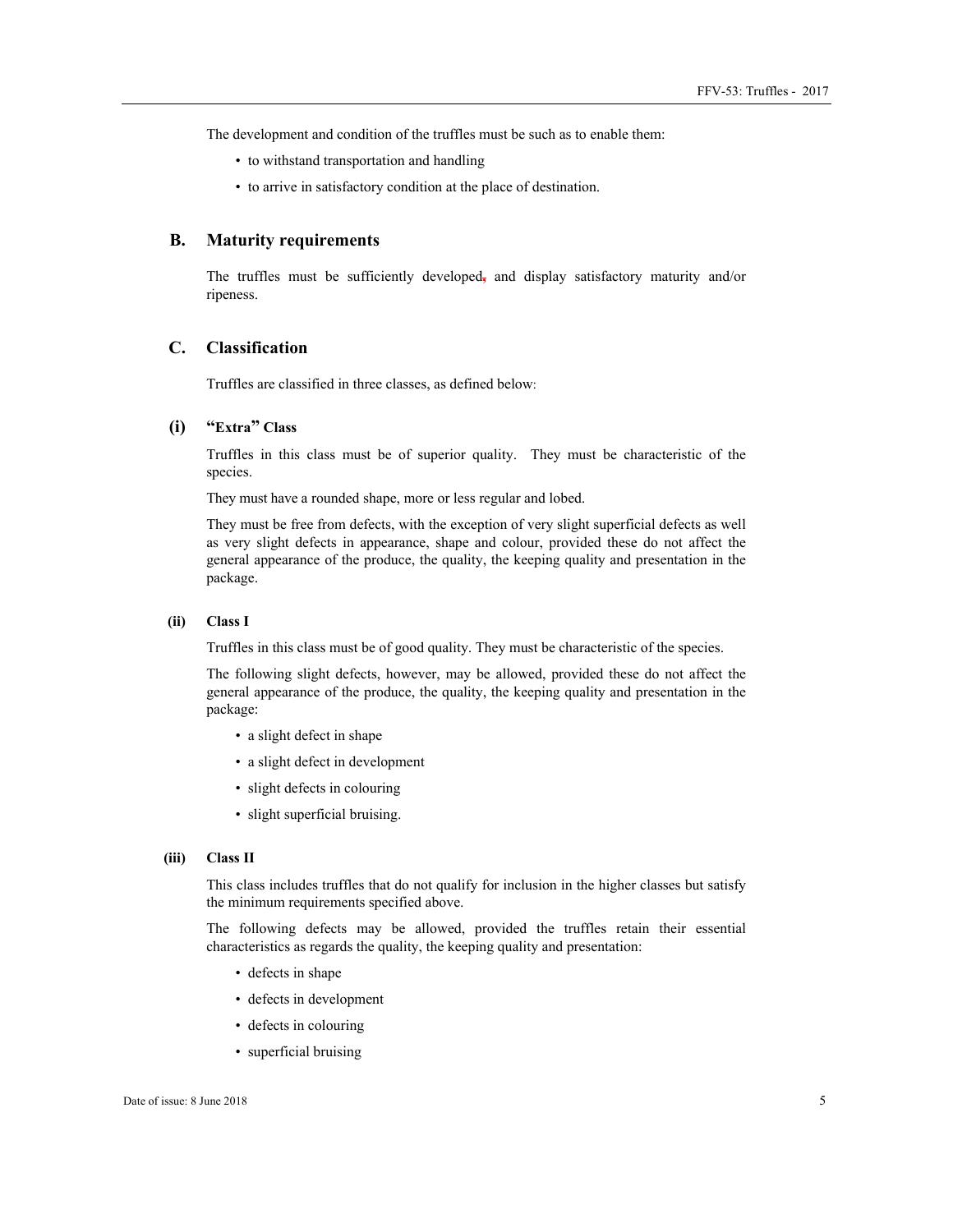• slight superficial damages caused by pests provided they are not developing.

## **III. Provisions concerning sizing**

Size is determined by the weight of the truffle.

The minimum weight shall be

- 20 g for Extra Class
- 10 g for Class I
- 5 g for Class II.

# **IV. Provisions concerning tolerances**

At all marketing stages, tolerances in respect of quality and size shall be allowed in each lot for produce not satisfying the requirements of the class indicated.

#### **A. Quality tolerances**

#### **(i) "Extra" Class**

A total tolerance of 2 per cent, by weight, of truffles not satisfying the requirements of the class but meeting those of Class I is allowed. Within this tolerance not more than 0.5 per cent in total may consist of produce satisfying the requirements of Class II quality.

#### **(ii) Class I**

A total tolerance of 5 per cent, by weight, of truffles not satisfying the requirements of the class but meeting those of Class II is allowed. Within this tolerance not more than 1 per cent in total may consist of produce satisfying neither the requirements of Class II quality nor the minimum requirements, or of produce affected by decay.

#### **(iii) Class II**

A total tolerance of 10 per cent, by weight, of truffles satisfying neither the requirements of the class nor the minimum requirements is allowed. Within this tolerance not more than 2 per cent in total may consist of produce affected by decay.

#### **B. Size tolerances**

For all classes: a total tolerance of 10 per cent, by weight, of truffles not satisfying the requirements as regards sizing is allowed.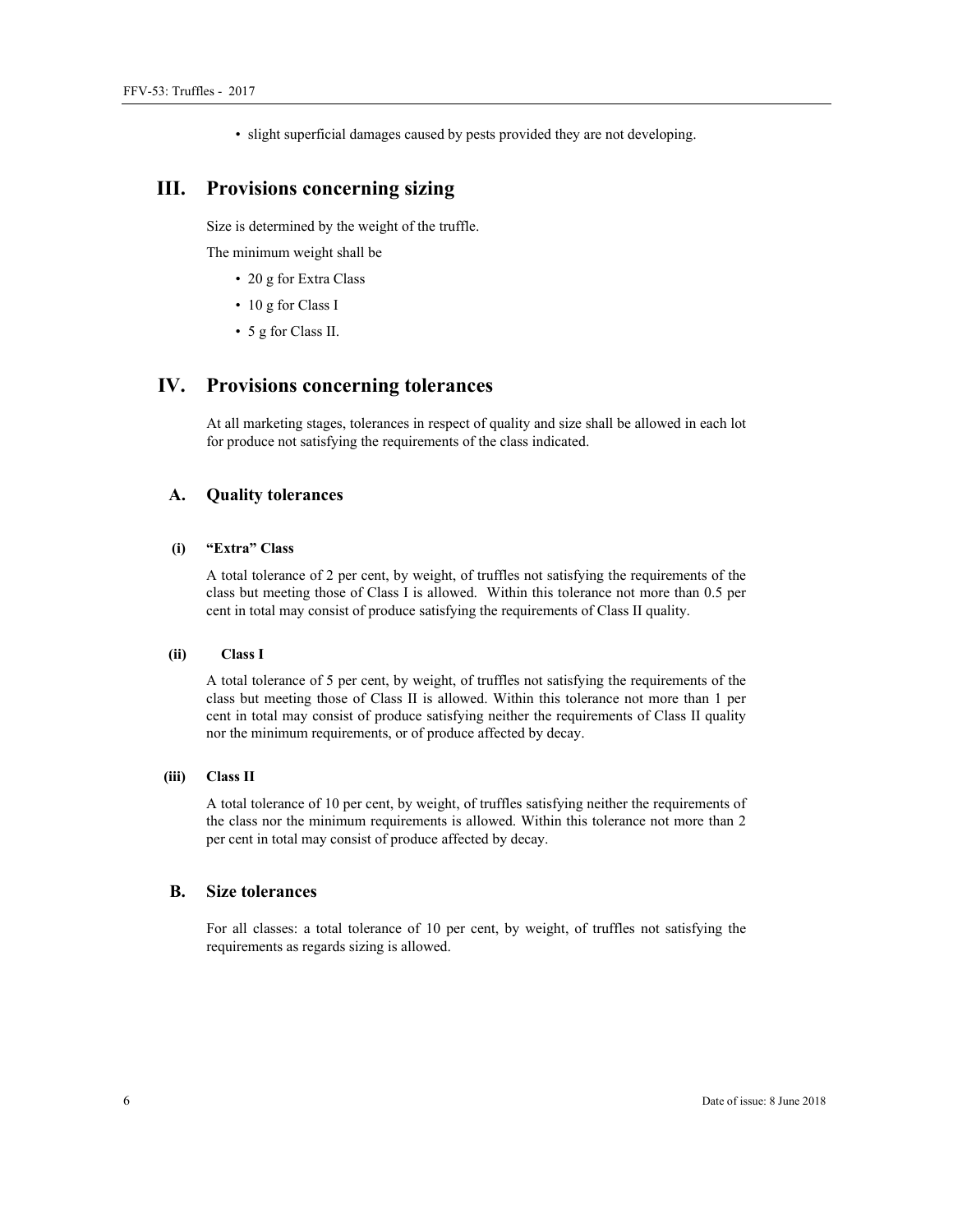## **V. Provisions concerning presentation**

#### **A. Uniformity**

The contents of each package must be uniform and contain only truffles of the same origin, species, quality, size (if sized), maturity, development, and colouring.

The visible part of the contents of the package must be representative of the entire contents.

#### **B. Packaging**

The truffles must be packed in such a way as to protect the produce properly.

The materials used inside the package must be clean and of a quality such as to avoid causing any external or internal damage to the produce. The use of materials, particularly of paper or stamps bearing trade specifications, is allowed, provided the printing or labelling has been done with non-toxic ink or glue.

Stickers individually affixed to the produce shall be such that, when removed, they neither leave visible traces of glue nor lead to skin defects.

Packages must be free of all foreign matter.

### **VI. Provisions concerning marking**

Each package<sup>2</sup> must bear the following particulars, in letters grouped on the same side, legibly and indelibly marked, and visible from the outside:

### **A. Identification**

Packer and/or dispatcher/exporter:

Name and physical address (e.g. street/city/region/postal code and, if different from the country of origin, the country) or a code mark officially recognized by the national authority<sup>3</sup> if the country applying such a system is listed in the UNECE database.

#### **B. Nature of produce**

- "Truffles" if the contents are not visible from the outside
- Species Latin name and common name.

 $\overline{a}$ 

<sup>&</sup>lt;sup>2</sup> These marking provisions do not apply to sales packages presented in packages. However, they do apply to sales packages (pre-packages) presented individually.<br><sup>3</sup> The national legislation of a number of countries requires the explicit declaration of the name and

address. However, in the case where a code mark is used, the reference "packer and/or dispatcher (or equivalent abbreviations)" has to be indicated in close connection with the code mark, and the code mark should be preceded by the ISO 3166 (alpha) country/area code of the recognizing country, if not the country of origin.